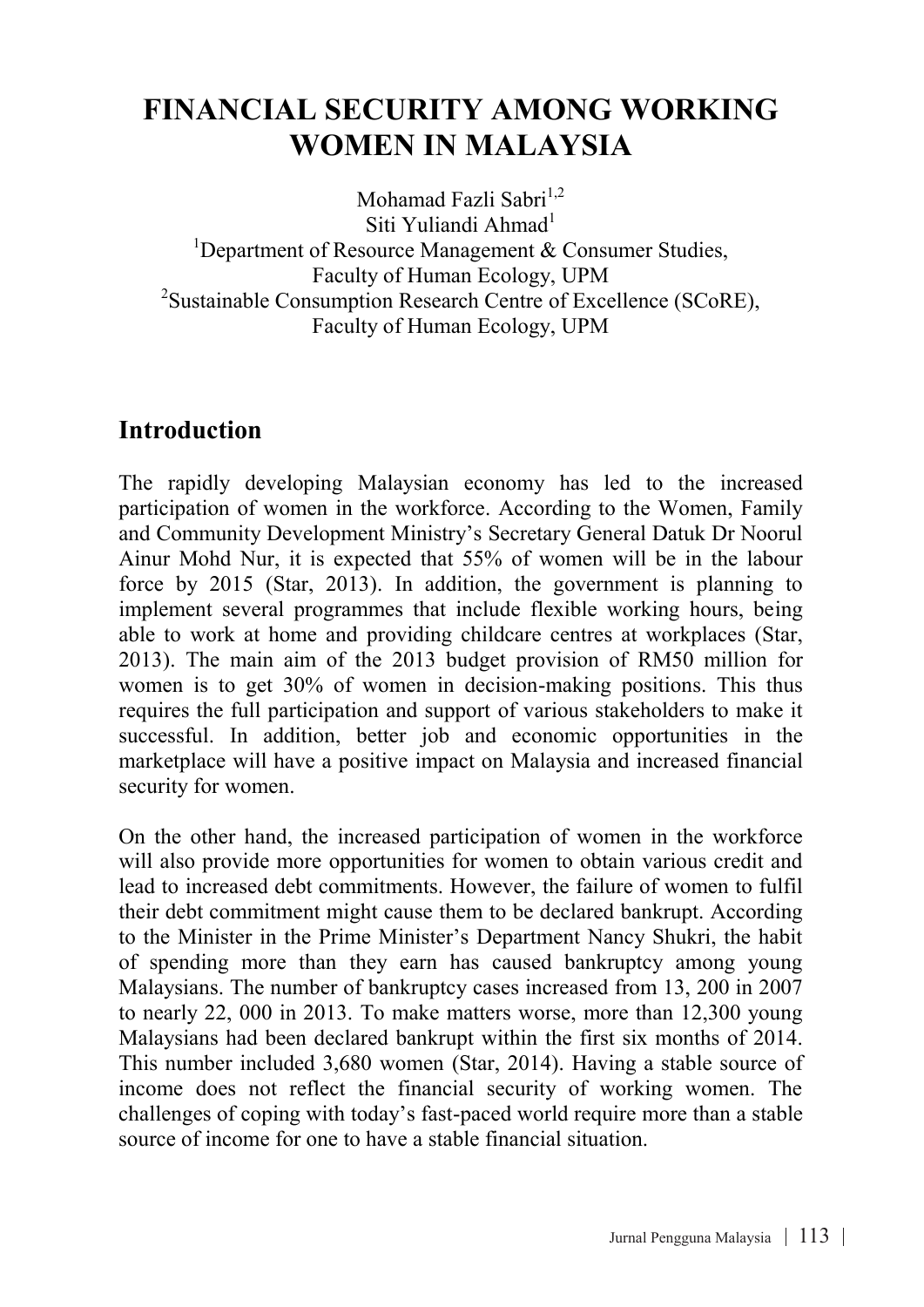Moreover, the increased cost of living, higher number of dependents (Buvinic & Gupta, 1997), lack of knowledge regarding personal finance (Lusardi & Mitchell, 2013) and inefficient financial practices (Mahal, Seshu, Mane, & Lal, 2012) have had several consequences on the financial security of women (Hayes & Finney, 2013). These have led to a higher debt burden, increased spending due to lack of financial literacy, and inadequate income to cover expenditure in case of emergency. The lack of financial security among women will lead to financial vulnerability that will affect their overall financial well-being. It has also been reported that financial vulnerability is linked to poverty among women (Suwanrada, 2009) and this is made worse if women rely only on government intervention programmes to escape poverty (Nor Aini & Selvaratnam, 2012).

Financial security is often linked to the level of savings, the ability of an individual to meet an emergency, the adequacy of financial resources in retirement and the availability of income (Haines, Godley, Hawe, & Shiell, 2009; Lange, Prenzler, & Zuchandke, 2012; Mahal *et al*., 2012; Suwanrada, 2009; Swami, Tovée, & Furnham, 2008).

Thus, the purpose of this paper is to assess the level of financial security among working women in Malaysia. Specifically, the focus is on financial literacy and financial practices among working women in Malaysia.

# **Literature Review**

# **Financial literacy**

Financial literacy is defined as having the necessary financial knowledge, skills and tools for individuals to make informed financial decisions with confidence (Suhaimi, 2013). The definition also includes the individual's ability to process economic information and make informed decisions about financial planning, wealth accumulation, pension, and debt (Lusardi  $\&$ Mitchell, 2013). Financial literacy is often linked to financial security (Hamilton, Shobe, Murphy-Erby, & Christy, 2012; Holzmann, 2010; Nurul Shahnaz & Tabiani, 2013; Rooij, Lusardi, & Alessie, 2011). Increased financial literacy has been found to significantly increase the level of savings among Malaysian households (Nurul Shahnaz & Tabiani, 2013). Similarly, a study by Idris, Krishnan, and Azmi (2013) found that financial literacy have positive but weak relationship with the individual level of financial distress.

Generally, individual with high financial literacy will optimise the use of variety of financial instruments and investment access to achieve financial goals in life. This is similar with the finding from Yoong, See, and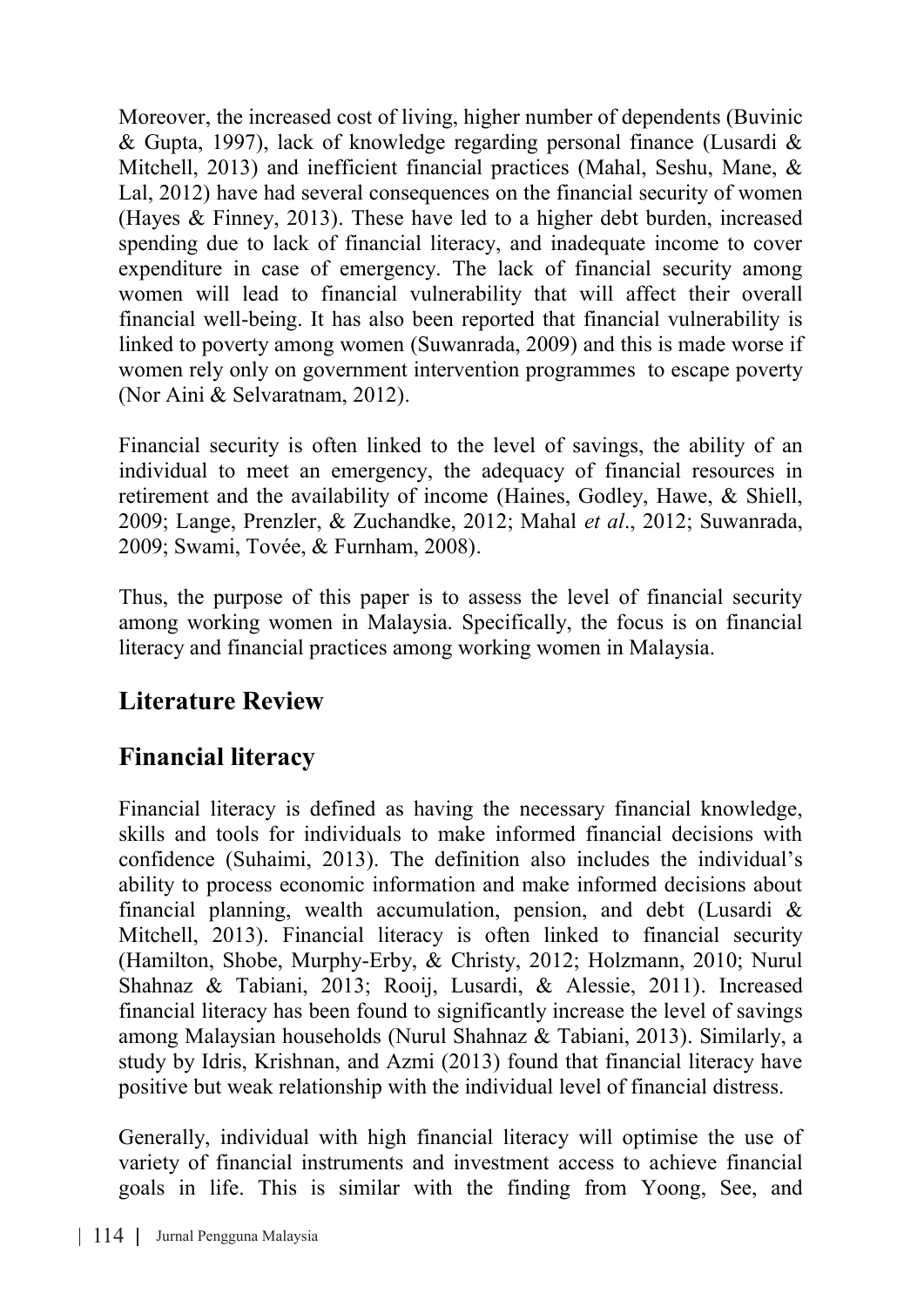Baronovich (2012) which reported that older people with higher levels of financial literacy have better subjective perception of satisfaction with personal finance. Ali, Rahman, and Bakar (2014) also found that financial literacy has indirect influence on financial satisfaction through the mediating role of financial practices. However, it was also reported that high financial literacy leads to better financial practices that contribute to the individual financial satisfaction. Individuals with high financial literacy demonstrate better financial practices as compared to the individual with low and medium financial literacy (Boon, Yee, & Ting, 2011). Moreover, a study by Rooij *et al.* (2011) found a strong correlation between financial literacy and net worth. In addition, financial literacy facilitates the accumulation of individual wealth and retirement planning with increased saving plans. Additionally, a study by Lusardi (2009) found that a low level of financial literacy causes individuals to make high-cost financial transactions incurring higher fees and use highcost borrowing, leading to over-indebtedness.

### **Financial Practices**

A Financial Practice is defined as the planning, allocation, implementing, evaluation and monitoring of financial resources to achieve an individual's financial goals in life (Yadollahi, Laily, Mumtazah, Turiman, & Mohsen, 2011). In general, good financial practices lead to financial satisfaction that affects individual financial well-being (Haines *et al*., 2009; Miron-shatz, 2009; Suwanrada, 2009). Individuals who implement better financial practices are expected to have positive perceived financial security. A study by Rahmah and Norlinda (2012) found that increased cost of living and increased number of dependents in the household causes reduction in certain important expenditure by households and also causes households to borrow money to cover household expenditures. Sound financial practices will ensure individuals sustain a certain level of consumption, relying on certain income and thus achieve financial security.

In addition, individual financial position could be improved by the practice of setting aside money for savings and retirement purpose, budgeting and minimizing financial surcharges. Additionally, financial practices of individuals are related to the knowledge of personal finance and the level of income (Zakaria, Mohd Jaafar, & Marican, 2012). Likewise, Mahal, Seshu, Mane, & Lal (2012) revealed that women with sound financial practices will increase their financial security during their golden years. Whether women are informally or formally employed, the right allocation of income for their expenses and savings influence the overall level of women's financial security in their golden years. Although efficient financial practices are crucial, they are not practised by women. Nevertheless, the resultant financial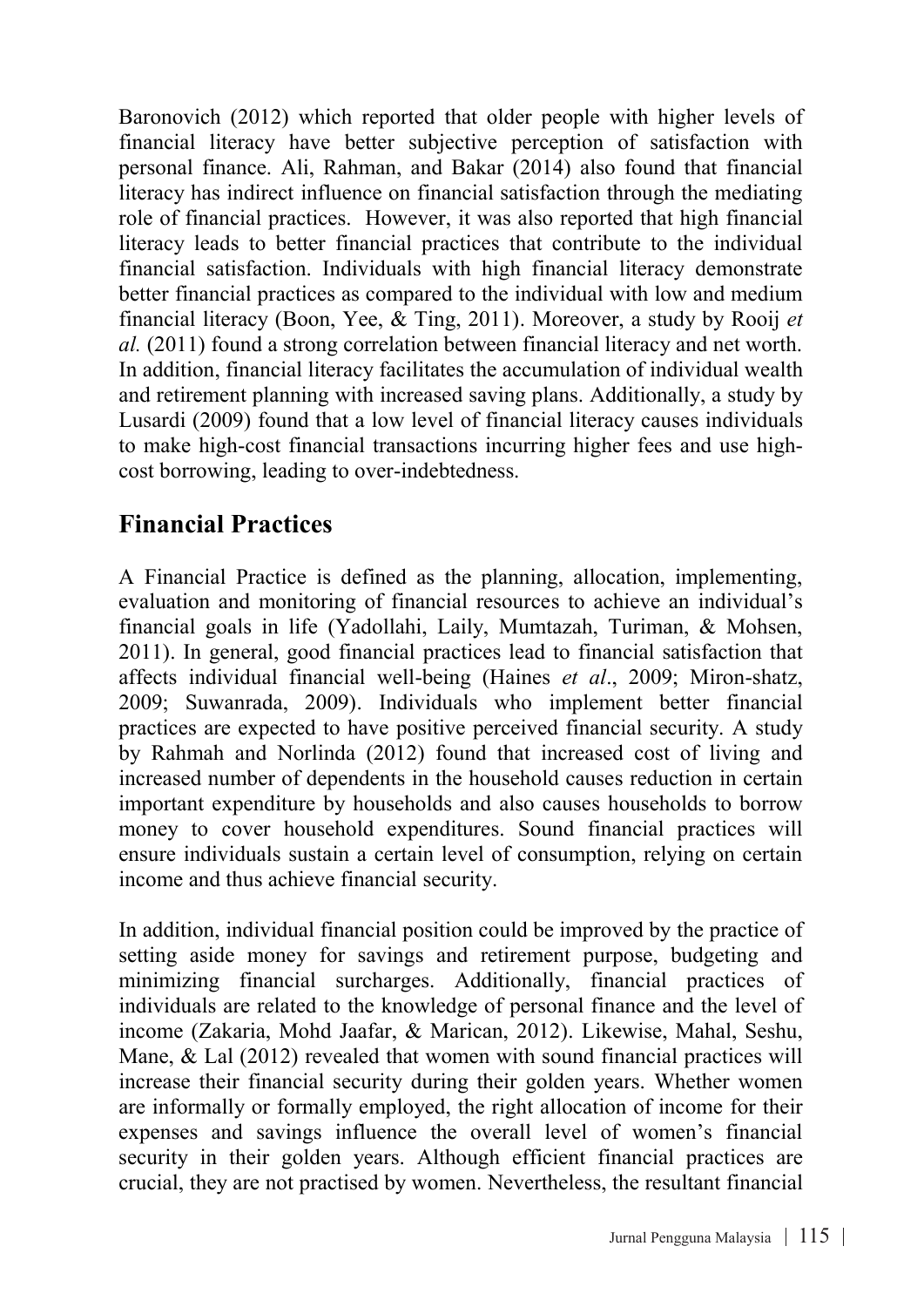insecurity due to lack of income to maintain daily expenditure requires further study as this will lead to financial vulnerability that might put households in the poverty bracket.

### **Methodology**

This cross-sectional study using the survey method was conducted among women working in the public sector in urban areas of Peninsular Malaysia. The target population of this study was working women over 21 years of age working in the public sector. Multi-stage random sampling was used to select a total of 1000 respondents. The five states that were randomly selected in the first stage were Penang, Johor, Terengganu and Perak from Peninsular Malaysia, and Sarawak from East Malaysia. A total of 200 respondents were targeted from each state to participate in the research. At the second stage, government agencies in urban areas were randomly selected from a list obtained from the government website. Then, five departments were selected from the list, and 50 respondents were selected from each department. Permission was obtained from the selected departments and the data was collected by enumerators.

Data was collected using structured self-administered questionnaires. Each respondent was given a set of questions to be answered. The questionnaire comprised the following items: respondents' background, financial literacy, financial practices and financial well-being. The statistics for data collection are shown in Table 1. Questionnaires distributed at each state were 200 where the response rate were as follows; Perak (198), Penang (116), Terengganu (140), Johor (123) and Sarawak (145). Total of 722 questionnaires were collected with 72.2% of response rate.

| <b>State</b> | Questionnaires     | Questionnaires  |  |
|--------------|--------------------|-----------------|--|
|              | <b>Distributed</b> | <b>Returned</b> |  |
| Perak        | 200                | 198             |  |
| Penang       | 200                | 116             |  |
| Terengganu   | 200                | 140             |  |
| Johor        | 200                | 123             |  |
| Sarawak      | 200                | 145             |  |
| Total        | 1000 (100%)        | 722 (72.2%)     |  |

**Table 1: Sampling Frame and Response Rate**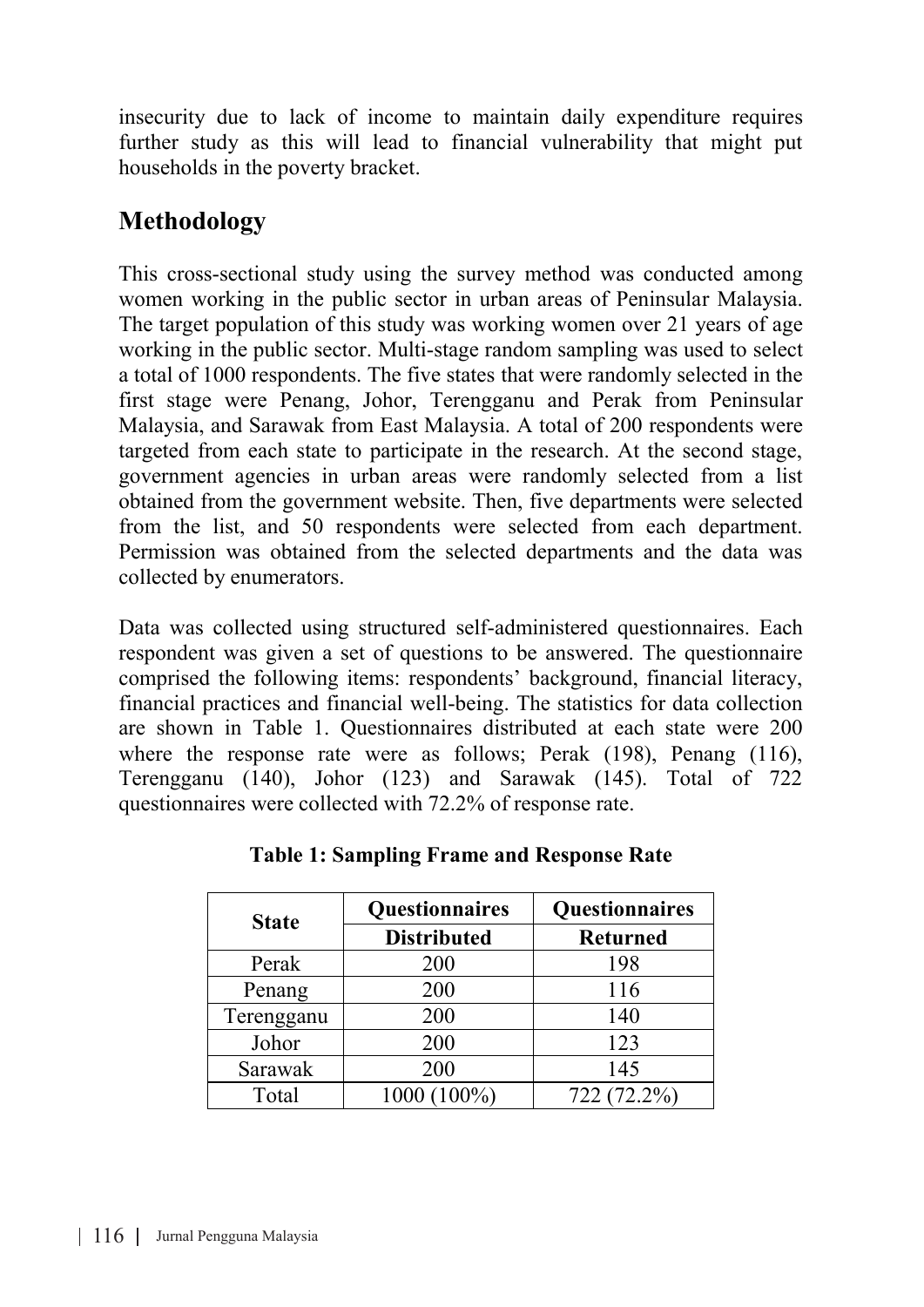### **Findings and Discussion**

Table 2 shows the demographic and socioeconomic characteristics of the respondents. More than one-third (36.4%) of the respondents are between 30 to 39 years. The mean age of the respondents is 35.83 years. The Majority of the respondents are Malay (88.3%), followed by other ethnic groups  $(6.6\%)$ . Chinese  $(2.3\%)$  and Indian  $(2.3\%)$ . Most of the respondents  $(72.2\%)$  are married and 24.7% are still single with 49.9% having between one and three dependents in their households. The respondents who had completed their secondary education reached 47.9% and the income of 74.6% of the respondents is between RM 1, 000 and RM 3, 000.

| Characteristics                   | $n$ (%)     |
|-----------------------------------|-------------|
| Age (years)                       |             |
| $20 - 29$                         | 229(31.6%)  |
| $30 - 39$                         | 264 (36.4%) |
| $40 - 49$                         | 121 (16.7%) |
| $50 - 59$                         | 108 (14.9%) |
| <b>Ethnicity</b>                  |             |
| Malay                             | 640 (88.3%) |
| Chinese                           | $17(2.3\%)$ |
| Indian                            | $17(2.3\%)$ |
| Others                            | 48 (6.6%)   |
| Marital Status                    |             |
| Married                           | 521 (72.2%) |
| Widowed                           | $15(2.1\%)$ |
| Divorced                          | $8(1.1\%)$  |
| Single                            | 178 (24.7%) |
| <b>Number of Dependents</b>       |             |
| $\Omega$                          | 207 (28.5%) |
| $1 - 3$                           | 362 (49.9%) |
| $4 - 6$                           | 145 (20%)   |
| $\leq 6$                          | $10(1.3\%)$ |
| Monthly Income                    |             |
| $<$ RM 1,000                      | $32(4.1\%)$ |
| RM 1, 000 - RM 3, 000             | 560 (74.6%) |
| RM 3, 001 - RM 5, 000             | 82 (10.7%)  |
| $>$ RM 5,001                      | 25 (3.4%)   |
| <b>Highest Level of Education</b> |             |
| Primary School                    | $3(0.4\%)$  |
| Secondary School                  | 347 (47.9%) |
| Certificate/Diploma/Professional  | 248 (34.2%) |
| Bachelor's Degree                 | 114 (15.7%) |
| Master's / Ph.D                   | $7(1.0\%)$  |
|                                   |             |

#### **Table 2: Demographic and Socioeconomic Characteristics (N=722)**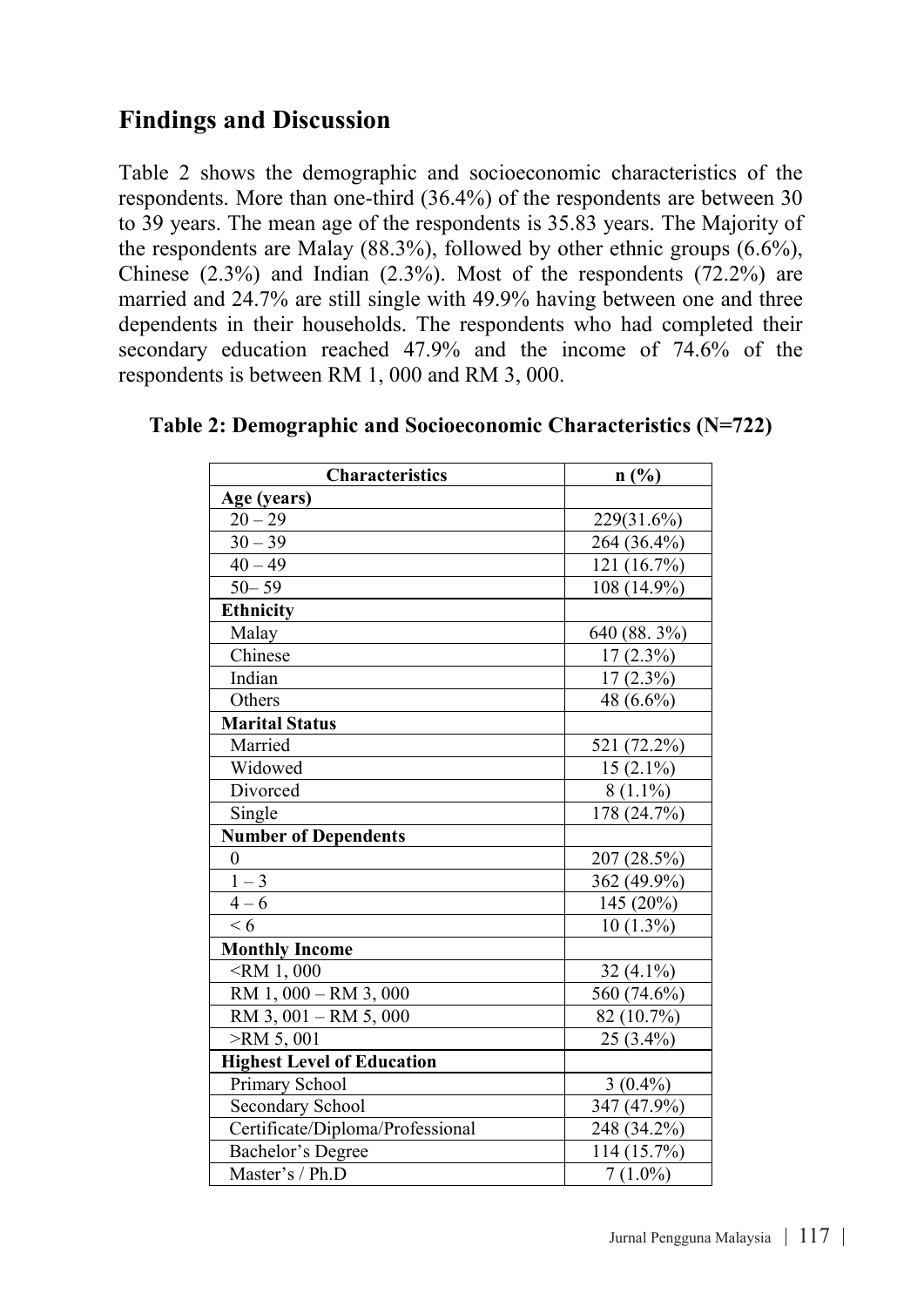| <b>Items</b>                        | n(%)         |
|-------------------------------------|--------------|
| <b>Home Ownership Status</b>        |              |
| Owned                               | 395 (54.5%)  |
| Family-owned                        | 179 (24.7%)  |
| Home built on owned land            | $19(2.6\%)$  |
| Rented                              | 80 (11.0%)   |
| Owned by a Relative                 | $0(0\%)$     |
| <b>Provided Quarters</b>            | 27(3.7%)     |
| Temporary Home                      | $13(1.8\%)$  |
| Others                              | 2(3%)        |
| <b>Percentage of Monthly Saving</b> |              |
| $0\%$                               | $47(6.5\%)$  |
| $1\% - 10\%$                        | 417 (57.5%)  |
| $10\% - 5.20\%$                     | 193 (26.6%)  |
| $>20\%$                             | 50 $(6.9\%)$ |
|                                     |              |

**Table 3: Financial Status (N=722)**

Table 3 shows the home ownership status and the percentage of monthly saving of working women in Malaysia. More than half of the respondents (54.5%) stated that they own their homes and 24.7% live in homes belonging to the family. In addition, 11% of the respondents live in rented homes and 1.8% live in temporary homes. More than half of the respondents (57.5%) saved 1% to less than 10% of their incomes. Individuals should be inculcated with the basic saving rules that suit their current lifestyle, such as saving a certain portion of a second earner's income or a certain amount of household income to achieve certain saving goals (Delafrooz & Paim, 1998).



**Figure 1: Financial Status**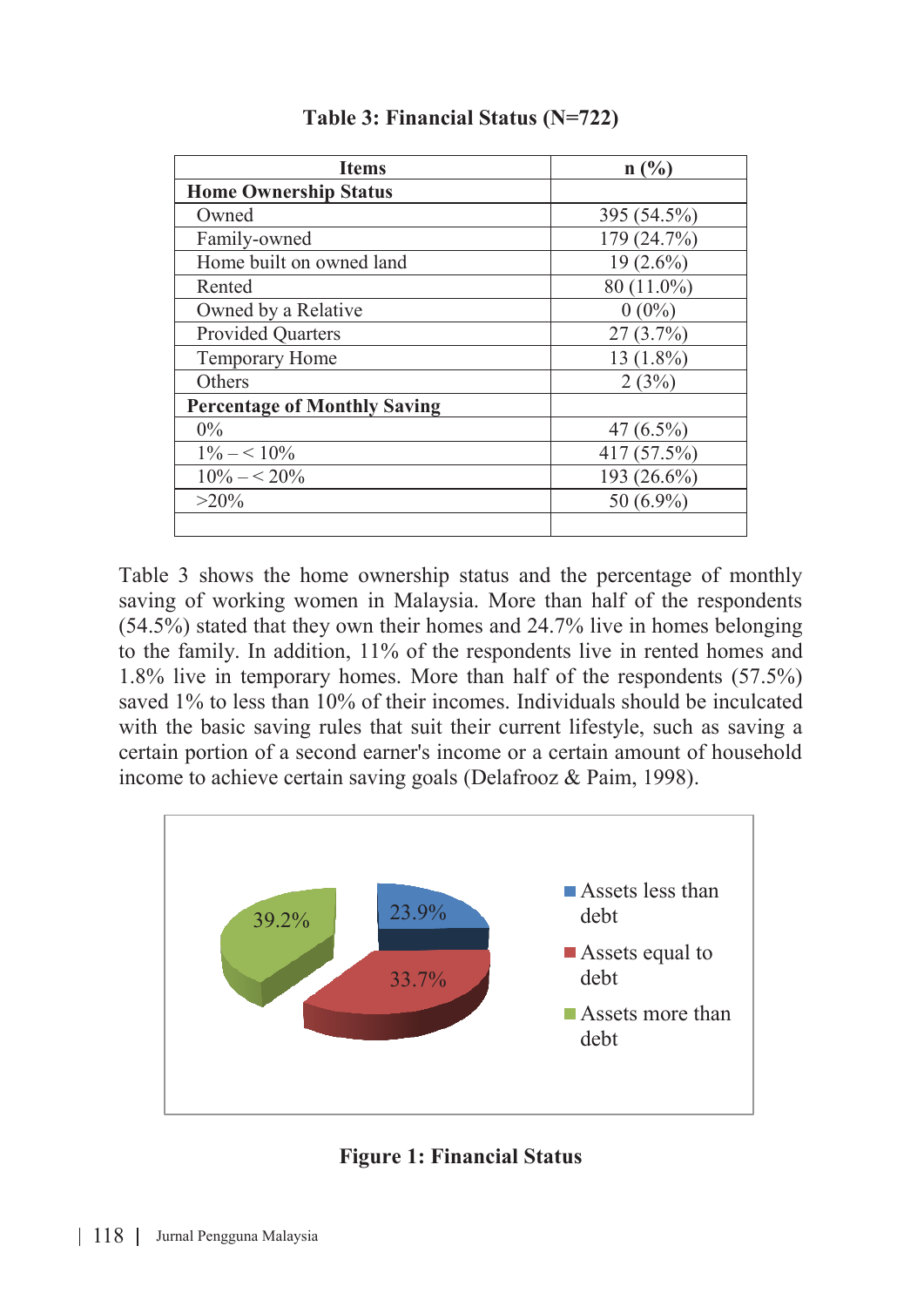Figure 1 shows the asset to debt ratio of the respondents. The financial status of respondents show 39.2% of respondents felt that their assets were more than their debt, followed by 33.7% who thought their assets were equal to their debt and 23.9% felt that their assets were less than their debt.



#### **Figure 2: Income Adequacy**

Figure 2 shows the income adequacy of the respondents. The respondents were asked about the adequacy of their current income. The result shows 44.3% of the respondents felt that their income could meet only their basic needs, 29% stated that their income was enough for most things while 16.1% stated that their income was enough to buy all the things they wished for and to also save. However, 9.1% of the respondents said their income was not enough for necessities and saving. The finding was consistent with the study by Rutherford and Fox (2010) where 70% of the respondents were satisfied with their current financial situation. However, the positive perception was influenced by lower debt commitment and positive liquidity ratio due to good financial practices.

The loan commitment of the respondents are presented in Table 4. More than half of the respondents (60.5%) had hire purchase (vehicle) loan commitments, followed by 57.1% with personal loan commitments, and 49.6% with housing loans. The property owned by more than half of the respondents (79.4%) comprised of vehicles. However, a vehicle is considered a liability as the value of vehicles depreciates with time. Women show possession of assets with half (58.1%) of the women in the study owned a house and 53.2% owned jewelleries. Lack of knowledge concerning incomegenerating assets cause women to invest in investments with lower risk (Embrey & Fox, 1997; Hira & Loibl, 2009). Another study revealed women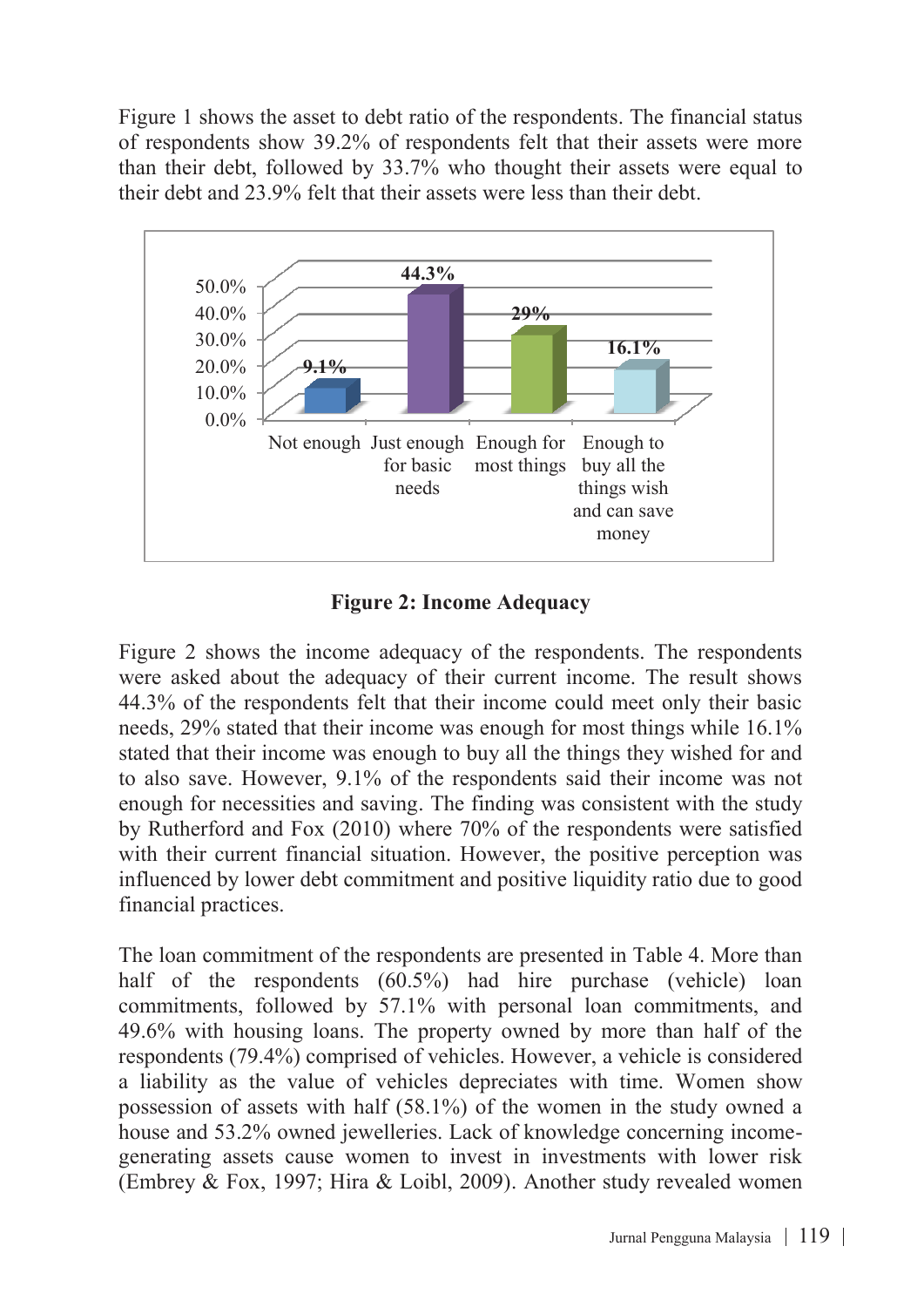were more risk averse than men and tend to invest conservatively in less risky investments (Bajtelsmit & Bernasek, 1996)

| Loan                      | n(%)          |
|---------------------------|---------------|
| <b>Type of Loans</b>      |               |
| Housing                   | 358 (49.6%)   |
| Education                 | $156(21.6\%)$ |
| Hire Purchase (Vehicle)   | 437 (60.5%)   |
| Credit Card               | 150 (20.8%)   |
| Personal                  | 412 (57.1%)   |
| Investment                | 69 (9.6%)     |
| <b>Business</b>           | $6(0.8\%)$    |
| Pawn                      | $19(2.6\%)$   |
| Hire Purchase (furniture) | $30(4.2\%)$   |
| <b>Property Owned</b>     |               |
| House                     | 421 (58.1%)   |
| Jewellery                 | 386 (53.2%)   |
| Shop House                | $10(4.1\%)$   |
| Vehicles                  | 573 (79.4%)   |
| House Rented Out          | 73 (10.1%)    |
| Currency                  | 24 (3.3%)     |
| Land                      | 146 (20.2%)   |
| Farm or Orchard           | $30(4.2\%)$   |
| Others                    | $9(1.2\%)$    |

**Table 4: Loan Commitment and Property Owned**

#### **Table 5: Financial Literacy**

| Variable                                                                                                                                         | Correct | <b>CA</b>   | WA                |
|--------------------------------------------------------------------------------------------------------------------------------------------------|---------|-------------|-------------------|
| <b>General Knowledge</b>                                                                                                                         | Answer  | $n$ (%)     | $n$ (%)           |
| a. The Credit Counselling and Debt<br>Management Agency (CCDM) offers<br>financial loans                                                         | False   | 273 (38.7%) | 432<br>$(61.3\%)$ |
| b. Increase in food prices will reduce<br>purchasing power                                                                                       | True    | 481(68%)    | 226 (32%)         |
| c. A balance sheet shows the financial<br>status of a person                                                                                     | True    | 498(70.8%)  | $205(29.2\%)$     |
| d. A cash flow statement (earning)<br>shows the income and expenses of<br>the family on a certain date                                           | True    | 484(68.9)   | $218(31.1\%)$     |
| The Central Credit Reference<br>e<br>Information System (CCRIS) is a<br>credit bureau that collects, processes<br>and creates credit information | True    | 263(37.5%)  | 438(62.5%)        |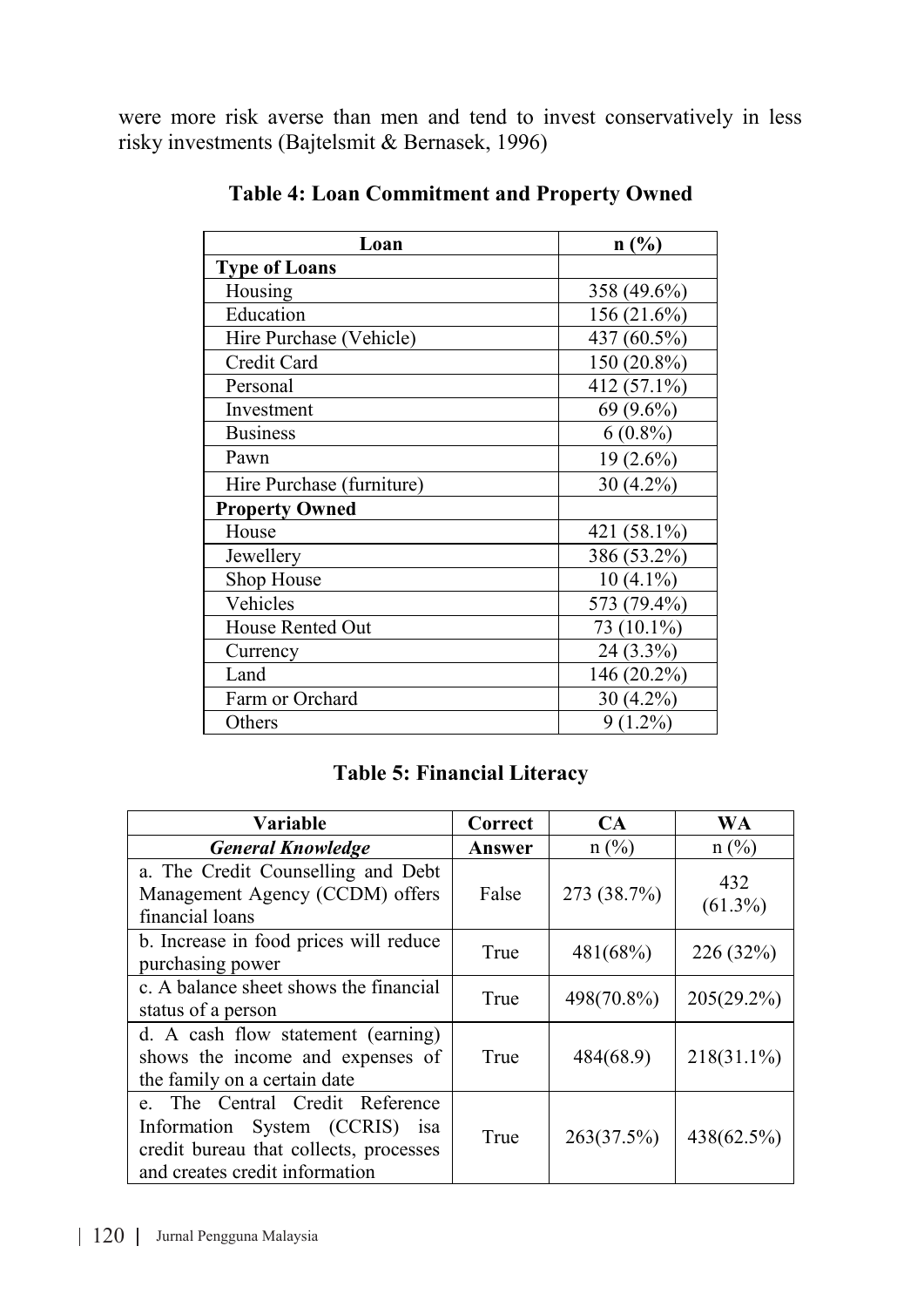|  |  | Table 5 (continued) |  |
|--|--|---------------------|--|
|--|--|---------------------|--|

| Variable                                                                                                                    | Correct | CA            | <b>WA</b>         |
|-----------------------------------------------------------------------------------------------------------------------------|---------|---------------|-------------------|
| <b>General Knowledge</b>                                                                                                    | Answer  | $n (\%)$      | $n (\%)$          |
| f. A guarantor for a loan can also be<br>declared bankrupt                                                                  | True    | 493(70.1%)    | 210<br>$(29.9\%)$ |
| Individuals who<br>have<br>heen<br>g.<br>declared bankrupt are not allowed to<br>apply for a loan of more than RM 1,<br>000 | True    | $227(32.2\%)$ | 478(67.8%)        |
| h. A person may be declared bankrupt<br>for failing to pay debts of RM 30, 000                                              | True    | 229(32.5%)    | 476(67.5%)        |
| <i>i.</i> A family does not need a Will                                                                                     | False   | $606(86.4\%)$ | $95(13.6\%)$      |

\*CA: Correctly Answered; WA: Wrongly Answered

The financial literacy of the respondents is shown in Table 5 above. The instrument consisted of nine items related to the general knowledge of the respondents. More than 70.8% of the respondents gave the correct answer to the statement, "A balance sheet shows the financial status of a person", and 68.9% answered the statement, "A cash flow statement shows the income and expenses of the family on a certain date" correctly. Knowledge of basic accounting helps individuals to identify the financial management tools of balance sheet and income statement. A balance sheet and an income statement provide a snapshot of the overall financial situation of individuals and thus help in allocating, monitoring and implementing financial planning to achieve financial goals in life.

The respondents were also asked about the function of Credit Counselling and Debt Management Agency (CCDM) and Central Credit Reference Information System (CCRIS). More than half of the respondents could not answer the questions correctly as 61.3% of the respondents thought that CCDM is an agency that offers financial loans, and 62.5% thought that CCRIS is not a credit bureau that collects, processes, and creates credit information. Whereas, CCDM's function is to provide financial education, debt management and debt consolidation to individuals that are not able to manage their financial debt wisely. CCRIS not only collects and creates credit information; it also helps to monitor personal credit situation.

Furthermore, more than 68% of the respondents realized the importance of purchasing power as they understood that an increase in food prices will reduce purchasing power. There is a positive correlation between purchasing power and increase in food prices. An increase in food prices will reduce purchasing power. An individual will have to allocate spending on various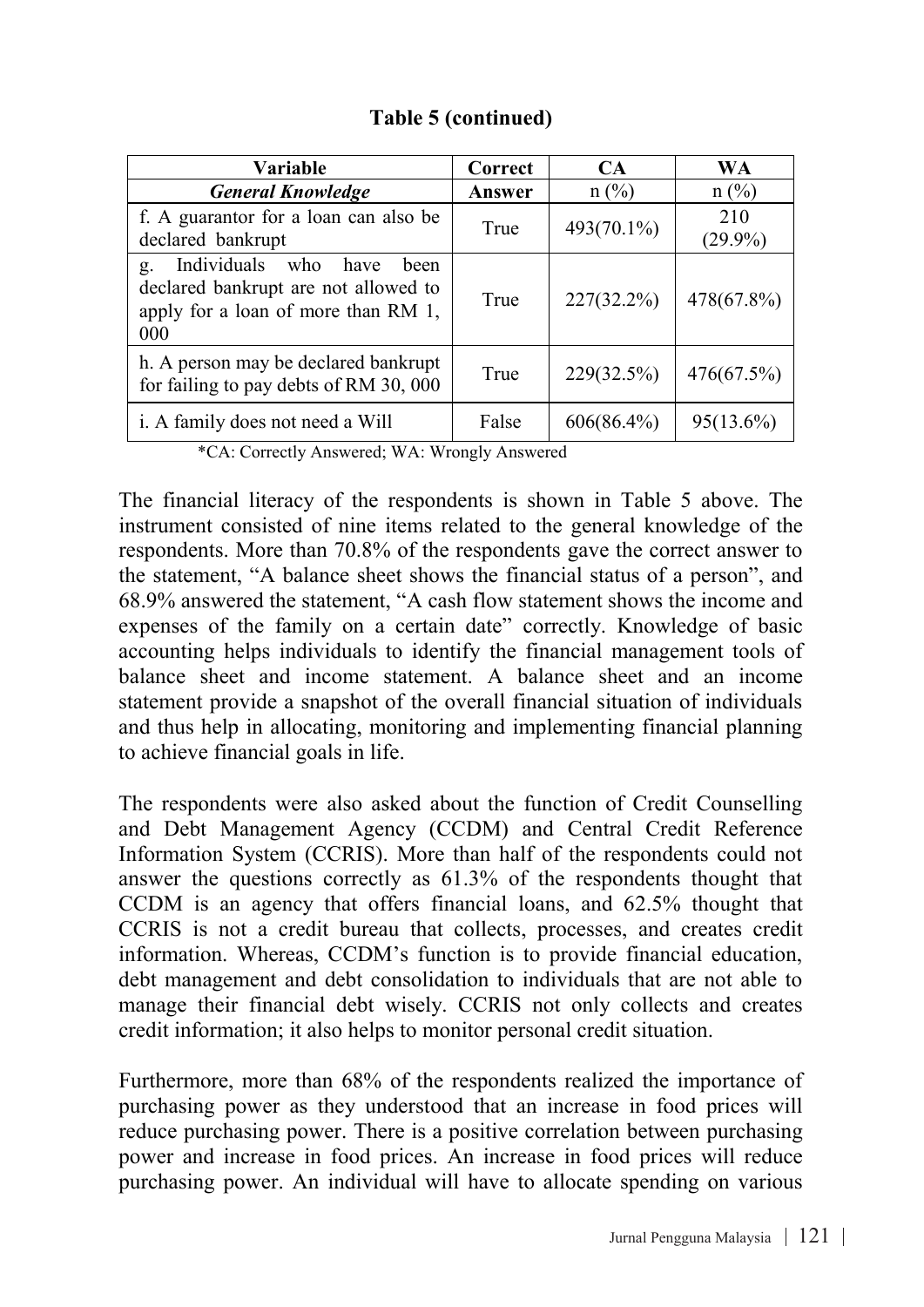consumption and thus, reduce the purchasing power of the individual (Rahmah & Norlinda, 2012). On the other hand, 70.1% of the respondents gave the correct answer to the statement "A guarantor for a loan can also be declared bankrupt", showing that they have general knowledge relating to bankruptcy.

More than half of the respondents showed lack of knowledge regarding the consequences of bankruptcy. 67.8% did not have any clue as to the effect of bankruptcy on individuals and that bankrupts are not allowed to apply for loans of more than RM 1, 000. Aside from that, 67.5% did not know that a person may be declared bankrupt for failing to pay debts of RM 30, 000. However, 86.4% of the respondents agreed that a will is necessary for a family.



**Figure 3: Financial Literacy Score**

Figure 3 shows the score for financial literacy among respondents. Two-third of the respondents (66.6%) had a moderate level of financial literacy. Whereas, only 13.4% of the respondents had a high level of financial literacy while 15.1% had a low level of financial literacy. Hence, working women in this study showed a moderate level of financial literacy. In comparison, the results of a previous study by Lusardi, Mitchell, and Curto (2009) showed that males have a higher level of financial literacy than women. Thus, financial literacy among women was lower than that of men, especially regarding investment knowledge.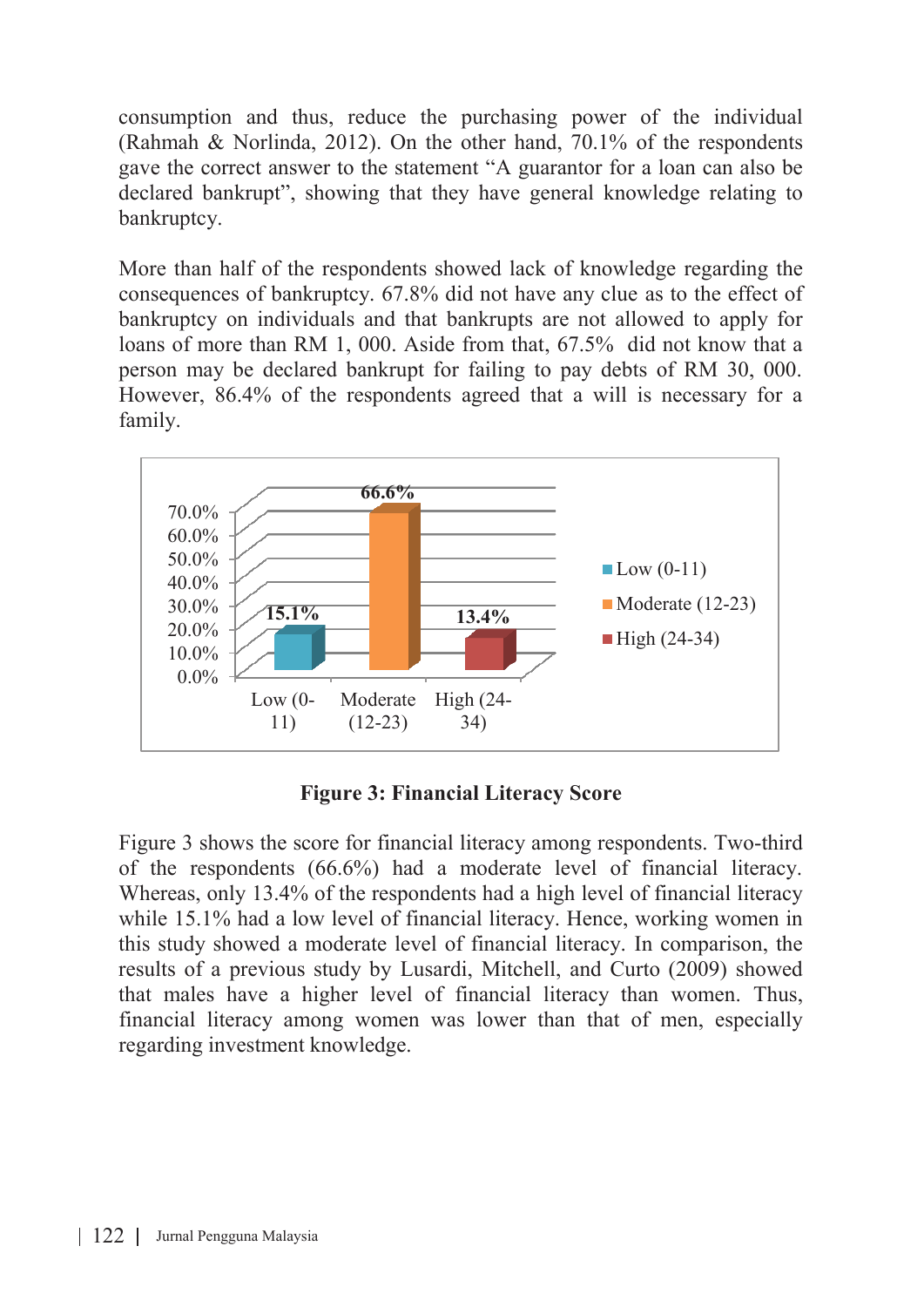| <b>Activities</b>                           | Yes        | N <sub>0</sub> |
|---------------------------------------------|------------|----------------|
| 1. Keep an expenses record                  | 617        | 100            |
|                                             | $(86.1\%)$ | $(13.9\%)$     |
| 2. Budget for expenses                      | 691        | 26             |
|                                             | $(95.4\%)$ | $(3.6\%)$      |
| 3. Invest monthly                           | 597        | 117            |
|                                             | $(83.6\%)$ | $(16.4\%)$     |
| 4. Payment of loan / credit made on         | 566        | 149            |
| schedule                                    | $(79.2\%)$ | $(20.8\%)$     |
|                                             | 677        | 38             |
| 5. Pay all utility bills on time            | $(94.7\%)$ | $(5.3\%)$      |
|                                             | 275        | 438            |
| 6. Use credit facilities even for daily use | $(38.6\%)$ | $(61.4\%)$     |
| 7. Borrow money from family, spouse,        | 281        | 434            |
| friends or supervisors                      | $(39.3\%)$ | $(60.7\%)$     |
| 8. Debt payments are made through payroll   | 561        | 155            |
| deduction                                   | $(78.4\%)$ | $(21.6\%)$     |
|                                             | 643        | 71             |
| 9. Cut spending to keep to budget           | $(90.1\%)$ | $(9.9\%)$      |
|                                             | 662        | 52             |
| 10. Have children's education savings       | (92.7%)    | $(7.3\%)$      |
| 11. Own life insurance/Life Takaful         | 367        | 345            |
|                                             | $(51.5\%)$ | (48.5%)        |
|                                             | 362        | 351            |
| 12. Own health insurance/Health Takaful     | $(50.8\%)$ | $(49.2\%)$     |
|                                             |            |                |
| 13. Save for old age                        | 576        | 136            |
|                                             | $(80.9\%)$ | $(19.1\%)$     |
| 14. Have a will                             | 205        | 506            |
|                                             | $(28.8\%)$ | (71.2%)        |
| 15. Have nominated beneficiaries            | 377        | 337            |
|                                             | $(52.8\%)$ | (4702%)        |
| 16. Save for emergencies                    | 576        | 136            |
|                                             | $(80.9\%)$ | $(19.1\%)$     |

#### **Table 6: Financial Practices**

Table 6 shows the financial practices of the respondents. It shows that 86.1% of the respondents always keep their expenses record updated. 95.4% always plan for their expenses or budget, 83.6% make monthly investments and 80.9% save for emergencies. The majority of the respondents (94.7%) clear all their bills on time; 61.4% do not use credit facilities for their daily use; and 92.7% have savings for their children's education.

However, 39.3% of the respondents reported that they tried to borrow money from their family, spouse, friends or supervisors. Slightly more than half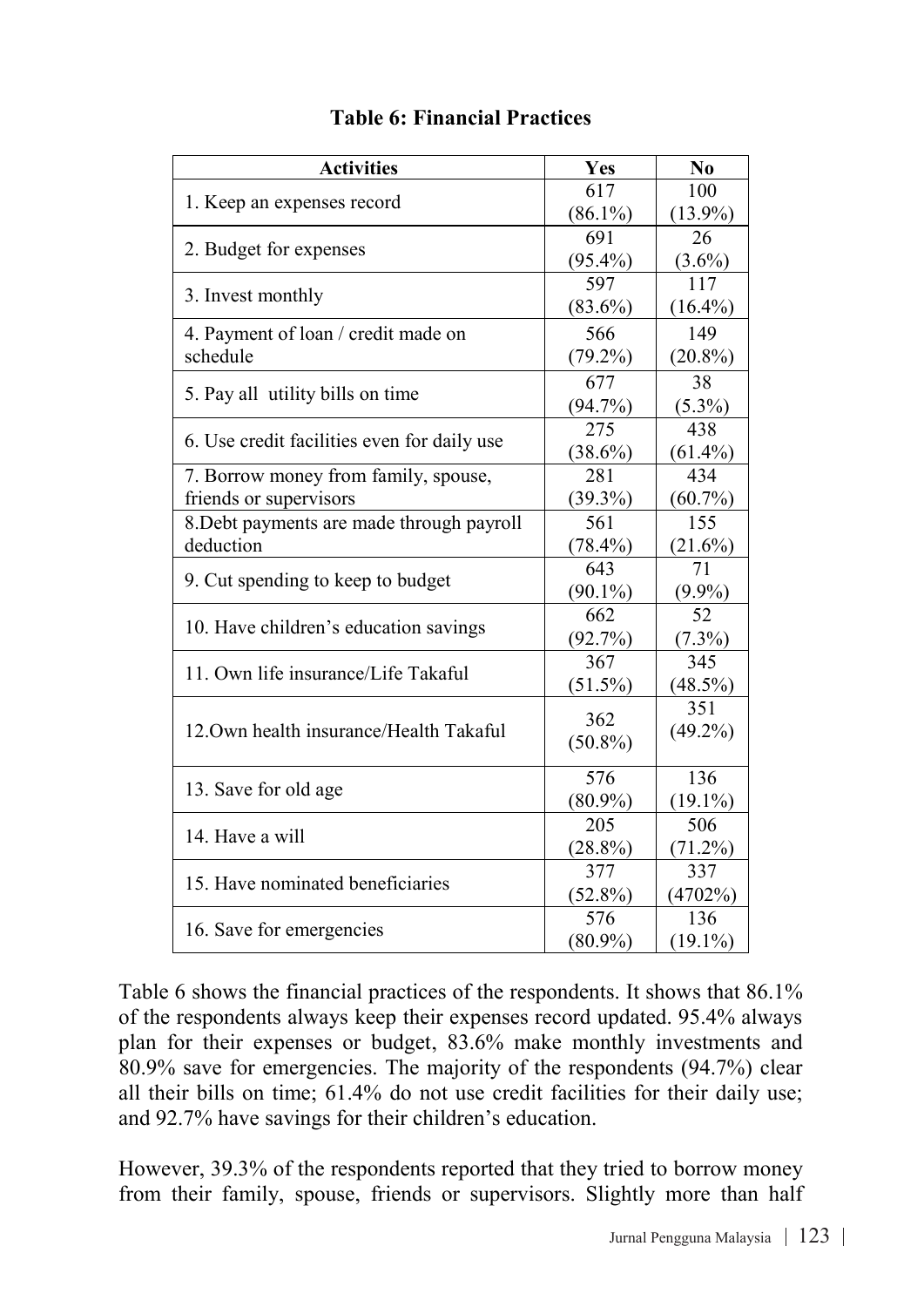(51.5%) have life insurance while only 50.8% have medical insurance. Surprisingly, only 28.8% of the respondents have a will. This illustrates an inadequacy in awareness of the practices regarding risk management and estate planning among working women. Two of the components of financial practice that is of major concern among working women is cash flow management, and credit and debt management. The six important components of financial planning that should be integrated comprehensively in one's financial planning process are cash flow management, risk management, investment planning, estate planning, tax planning and retirement planning.



**Figure 4: Main Reasons for Saving**

Figure 4 shows the main reasons the respondents have savings. The figure shows that 34.4% of the respondents saved for retirement, 16.1% saved for emergencies, 16.9% saved for their children, 11% saved for future use, while 10.1% saved just to enjoy life and 9.8% saved to improve their standard of living. The findings show that the main reason these women saved was to attain a certain income level in their golden years. Being risk averse, women do not invest their money in risky investment portfolios (Embrey & Fox, 1997) and instead save to ensure stability of income to achieve financial security in the future.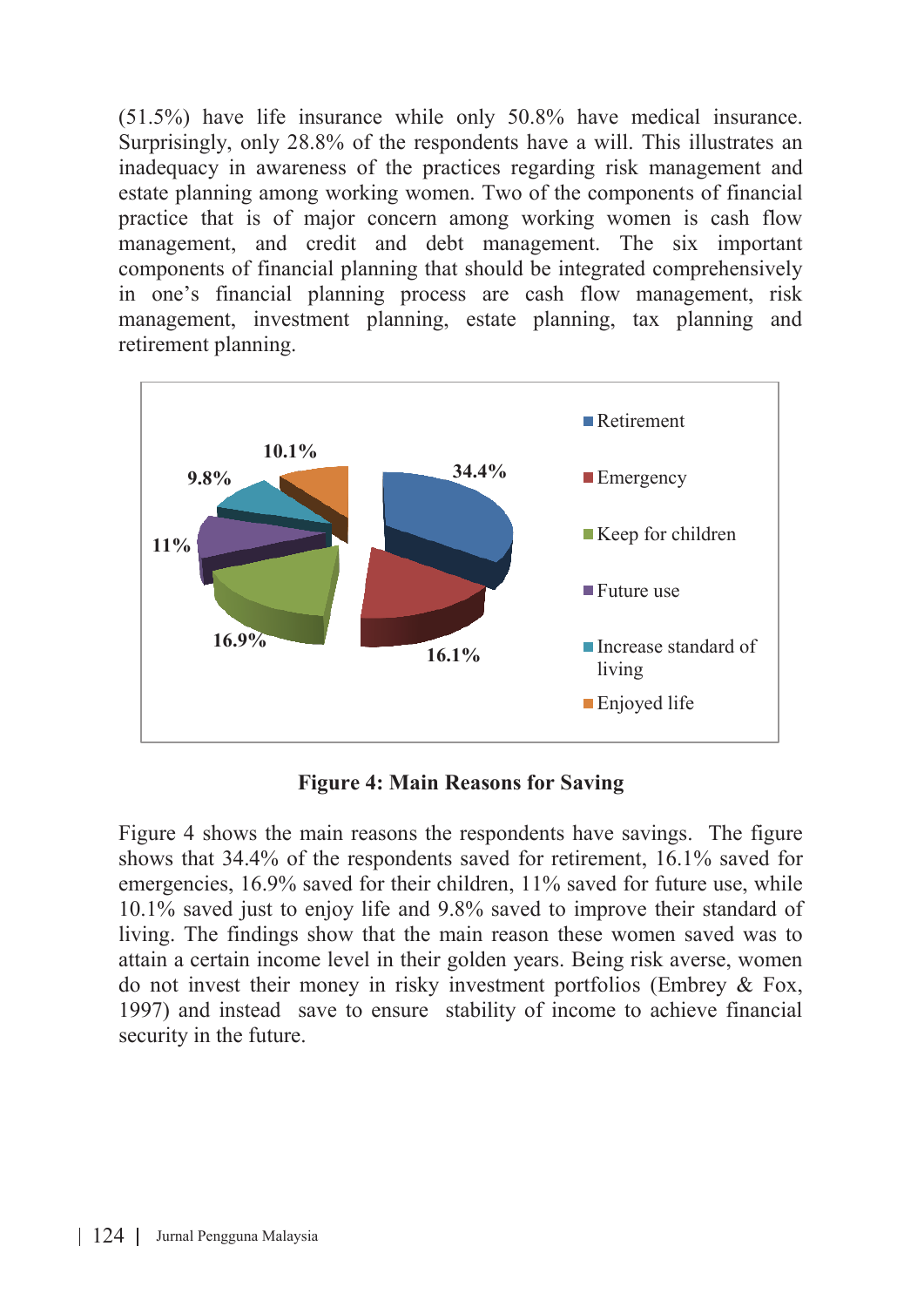

**Figure 5: Financial Practice Score**

Figure 5 shows the respondents' total financial practice score. Despite the moderate level of financial literacy shown among working women in this study, the findings show that more than half of the respondents practice a high level of financial practices (62%). 36.9% demonstrate a moderate level of financial practices and only 1.1% of the respondents showed a low level of financial practices. This result is similar to the findings in the study of Fisher (2010) who found women have a lower risk tolerance, have a shorter saving horizon, are more likely to own a home and have less wealth on average. The financial practices of women differ from those of men and future studies should focus more on the different types of sociodemographic, risk tolerance and cognitive ability of men and women that might influence daily financial practices in life.

| <b>Financial Goals and Plan</b>         | n(%)           |
|-----------------------------------------|----------------|
| <b>Major Financial Goal</b>             |                |
| Long-term financial funds               | 441 $(61.1\%)$ |
| Retirement income                       | 85 (11.8%)     |
| Current Income                          | 57 (7.9%)      |
| Emergency use                           | 131 (18.1%)    |
| Do you plan how much to save for future |                |
| use?                                    |                |
| Yes                                     | 260 (36.3%)    |
| No                                      | 457(63.7%)     |

**Table 7: Financial Goals and Plans (N=722)**

The findings in Table 7 show the financial goals and plans of the respondents. The result shows that more than 61.1% of the respondents stated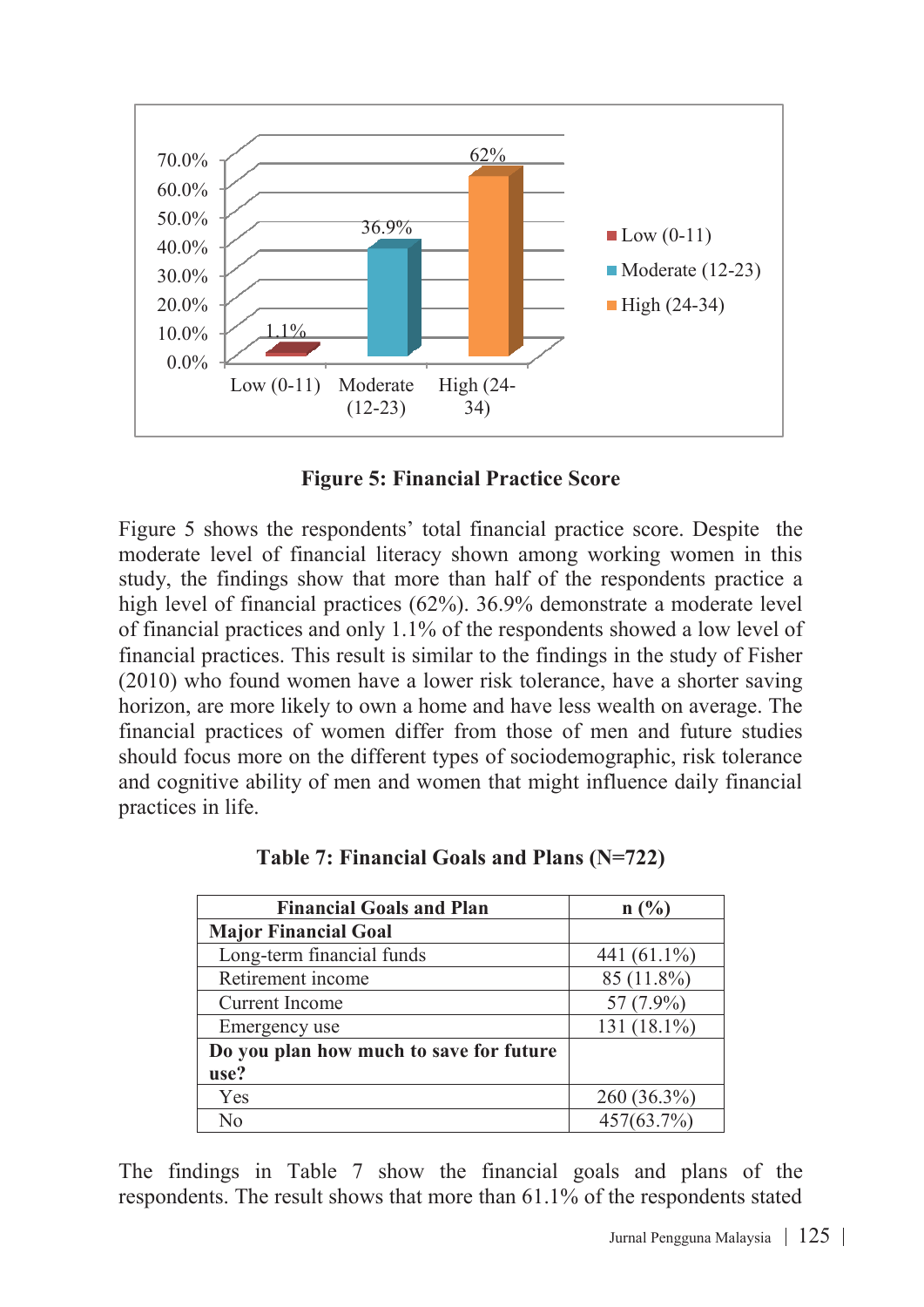that their major financial goal was for long-term financial funds, for 18.1% it was for emergency use, for only 11.8% it was for retirement income and for 7.9% it was for current income. Surprisingly, only 36.3% respondents planned how much they needed to save for their future use. This illustrates the fact that most people only save when necessary, but do not have a proper plan for their financial goals.

# **Conclusion**

Financial security is the ability to perpetuate a level of income to achieve a certain standard of living, save for emergencies and allocate adequate funds for retirement. The main concern of this study is to assess the level of financial security especially concerning the level of financial literacy and financial practices among working women in the public sector. The results show that most of the respondents (66.6%) reported moderate financial literacy level and 62% of the respondents a high level of financial practices.

However, most of the women tend to be risk averse as the results show more women tend to save more as compared to making an investment to build a portfolio to accumulate more wealth. Moreover, as for financial practices, women showed a tendency to focus more on cash flow and debt management. 90.1% of the women reduced spending to keep to their budget. There is lack of emphasis on the other components of financial planning such as risk management, estate planning and retirement planning. This indicates that women need to understand and be more prepared in terms of risk management, estate planning and retirement planning for their golden years. According to statistics from the Department of Statistic Malaysia (2014), women have a longer life expectancy (77.2 years) than men (72.5 years) and thus, women should be empowered with the necessary information and knowledge related to financial security in their golden years.

### **Suggestions and Recommendations**

Research on the differences in financial decision making between men and women will create a deeper understanding of gender preferences and differences. Future researchers and policy makers should identify the intervention variables that cause women to differ as compared to men in their daily decision making. The cognitive decision making of women that are linked with their emotional components should be explored further in future research. A positive level of financial literacy and financial practices helps women to achieve financial security in life. In addition, more financial literacy programmes that cover specific financial planning components should be introduced to women. Crucial components such as risk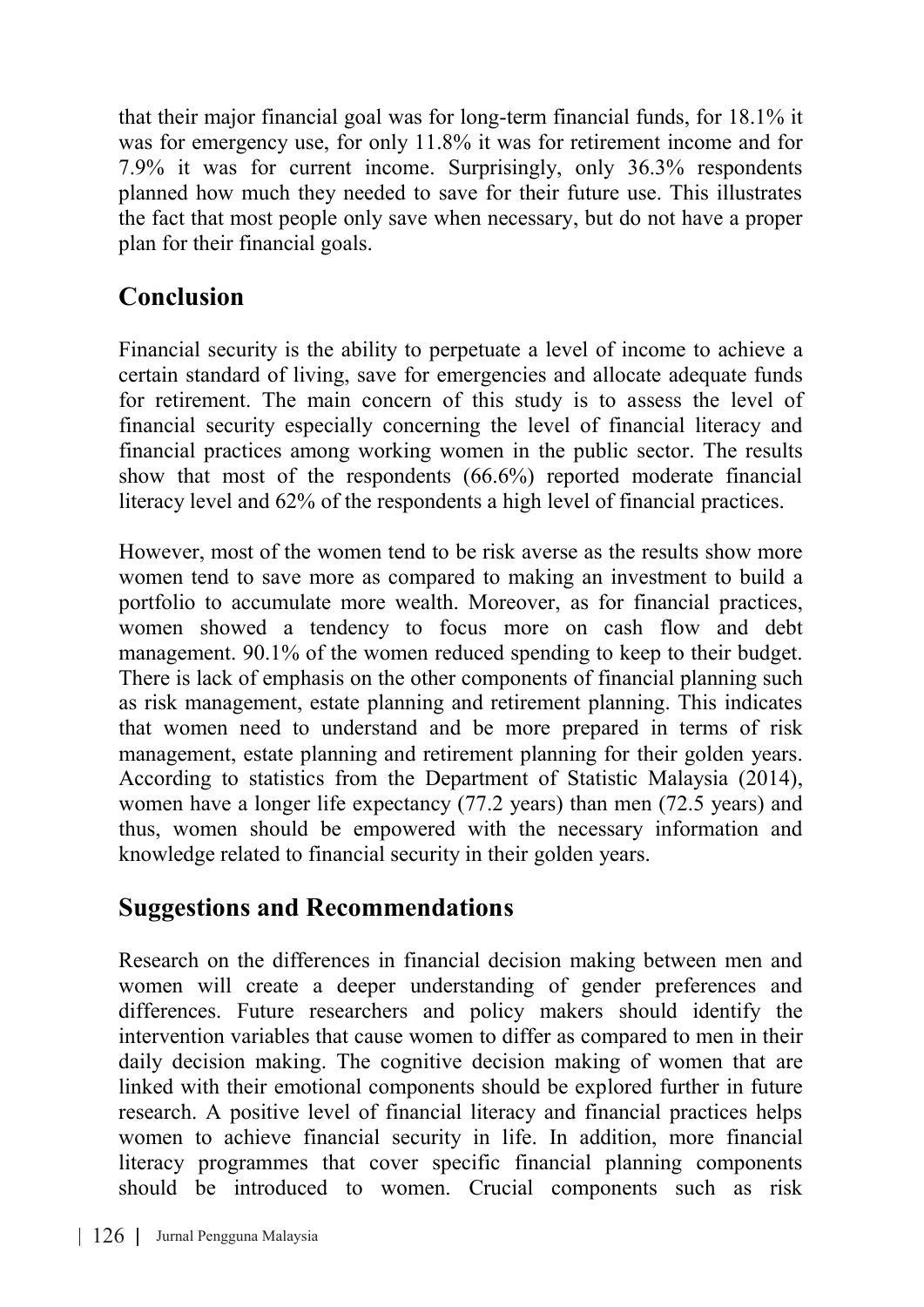management, estate planning, investment and retirement planning are crucial to create a financial portfolio to achieve financial security. This will help women to make better decisions not just for themselves but also for their children and their families.

### **Acknowledgement**

This research was supported by funding from the Research University Grant Scheme (RUGS)

### **References**

Ali, A., Rahman, M.S.A., & Bakar, A. (2014). Financial satisfaction and the influence of financial literacy in Malaysia. *Social Indicators Research*, 1–20. doi:10.1007/s11205-014-0583-0

Bajtelsmit, V.L. & Bernasek, A. (1996). Why Do women invest differently than men? *Financial Counseling and Planning Education*, 7(970), 1–10.

Boon, T.H., Yee, H.S., & Ting, H.W. (2011). Financial literacy and personal financial planning in Klang Valley, Malaysia. *International Journal of Economics and Management*, 5(1), 149–168.

Buvinic, M. & Gupta, G.R. (1997). Female-headed households and femalemaintained families: Are they worth targeting to reduce poverty in developing countries? *Economic Development and Cultural Change*, 45(2), 259. doi:10.1086/452273

Delafrooz, N. & Paim, L. (1998). Personal saving behavior among Malaysian employees : Socio demographic comparison, 5(2011), 361–363.

Department of Statistic Malaysia. (2014). *Life Expectancy at Birth 2014*. Embrey, L.L. & Fox, J.J. (1997). Gender Differences in the investment decision-making process. *Association for Financial Counseling and Planning Education*, 33–40.

Fisher, P.J. (2010). Gender differences in personal saving behaviors. *Association for Financial Counseling and Planning Education*, 540, 14–24.

Haines, V.A., Godley, J., Hawe, P., & Shiell, A. (2009). Socioeconomic disadvantage within a neighborhood, perceived financial security and selfrated health. *Health and Place*, 15(1), 383–9. doi:10.1016/j.healthplace.2008.01.011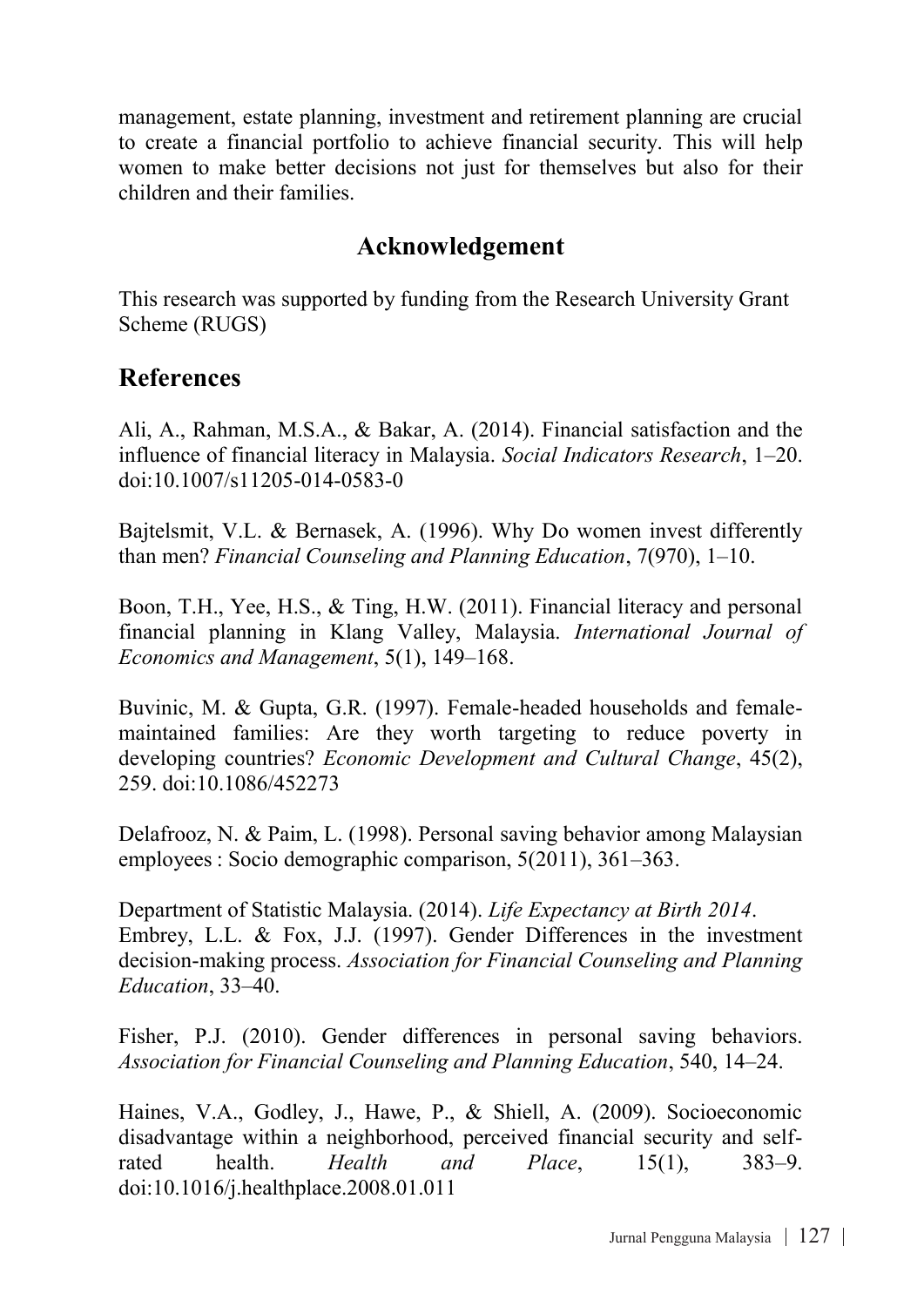Hamilton, L., Shobe, M., Murphy-Erby, Y., & Christy, K. (2012). It's all about security to me: The role of environment in youth financial literacy and savings behaviors. *SAGE Open*, 2(4), 1–8. doi:10.1177/2158244012471958

Hayes, D. & Finney, A. (2013). Genworth Index : Measuring consumer financial security and vulnerability. *The European Credit Research Institute (ECRI)*, (March).

Hira, T.K. & Loibl, C. (2009). Gender Differences in Investment Behavior. *Handbook of Consumer Finance Research*, 253–270.

Holzmann, R. (2010). *Bringing Financial Literacy and Education to Low and Middle Income Countries: The Need to Review, Adjust, and Extend Current Wisdom*.

Idris, F.H., Krishnan, K.S.D., & Azmi, N. (2013). Relationship between financial literacy and financial distress among youths in Malaysia: An empirical study. *Malaysian Journal of Society and Space*, 4(4), 106–117

. Lange, A., Prenzler, A., & Zuchandke, A. (2012). How do insured perceive their financial security in the event of illness? A panel data analysis for Germany. *Value in Health*, 15(5), 743–9. doi:10.1016/j.jval.2012.02.002

Lusardi, A. (2009). Debt Literacy, Financial Experience, and Overindebtedness. *National Bureau of Economic Research*.

Lusardi, A. & Mitchell, O.S. (2013). *The Economic Importance of Financial Literacy: Theory and Evidence*.

Lusardi, A., Mitchell, O.S., & Curto, V. (2009). *Financial Literacy among the Young: Evidence and implications for consumer policy*.

Mahal, A., Seshu, M., Mane, S., & Lal, S. (2012). Old age financial security in the informal sector: Sex work in India. *Journal of South Asian Development*, 7(2), 183–202. doi:10.1177/0973174112466433

Miron-shatz, T. (2009). Am I going to be happy and financially stable ?: How American women feel when they think about financial security. *Judgement and Decision Making*, (February), 102–112.

Nor Aini, H.I. & Selvaratnam, D.P. (2012). Poverty alleviation programme among single mothers: An analysis of participation and effectiveness. In *PERKEM* (Vol. 1, pp. 248–259).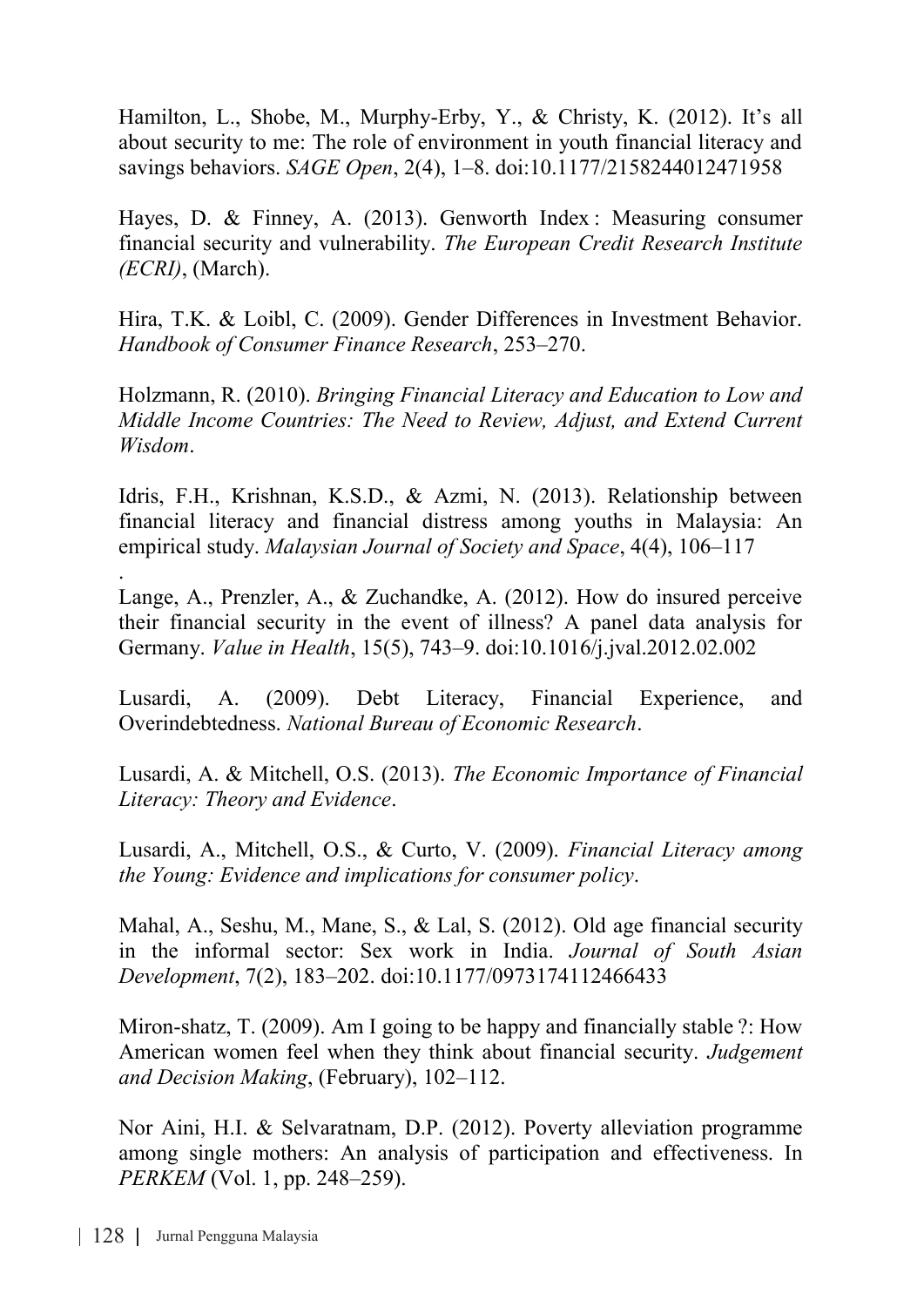Nurul Shahnaz, M., & Tabiani, S. (2013). The impact of financial literacy on individual savin : An exploratory study in the Malaysian. *Transformations in Business & Economics*, 12(28), 41–55.

Rahmah, I. & Norlinda, T.A.B. (2012). The relationship between income, expenditure, and household savings in Peninsular Malaysia. *Malaysian Journal of Consumer and Family Economics*, 15, 168.

Rooij, M. van, Lusardi, A., & Alessie, R.J. (2011). Financial Literacy, Retirement Planning, and Household Wealth. *National Bureau of Economic Research*.

Rutherford, L.G. & Fox, W.S. (2010). Financial wellness of young adults age 18-30. *Family and Consumer Sciences Research Journal*, 38(4), 468–484. doi:10.1111/j.1552-3934.2010.00039.x

Star, T. (2013). 55% of Women Expected To Be in Workforce By 2015. *The Star.* **Retrieved here from** http://www.thestar.com.my/News/Nation/2012/10/05/55-of-womenexpected-to-be-in-workforce-by-2015.aspx

Star, T. (2014). More Malaysian in the red. *The Star Online*. Suhaimi, A. (2013). *Financial Literacy in Malaysia : Issues and Status Update*.

Suwanrada, W. (2009). Poverty and financial security of the elderly in Thailand. *Ageing International*, 33(1-4), 50–61. doi:10.1007/s12126-009- 9030-y

Swami, V., Tovée, M.J., & Furnham, A. (2008). Does financial security influence judgements of female physical attractiveness? *The Journal of Socio-Economics*, 37(4), 1363–1370. doi:10.1016/j.socec.2007.03.006

Yadollahi, M., Laily, P., Mumtazah, O., Turiman, S., & Mohsen, D. beygi. (2011). Management process 5fth step Accomplished goals 1st step Needs 4rth step Deciding Planning Implanting Identifying the available resources. *Life Science Journal*, 8(1), 275–287.

Yoong, F.J., See, B.L., & Baronovich, D.-L. (2012). Financial literacy key to retirement planning in Malaysia. *Journal of Management and Sustainability*, 2(1), 75–86. doi:10.5539/jms.v2n1p75